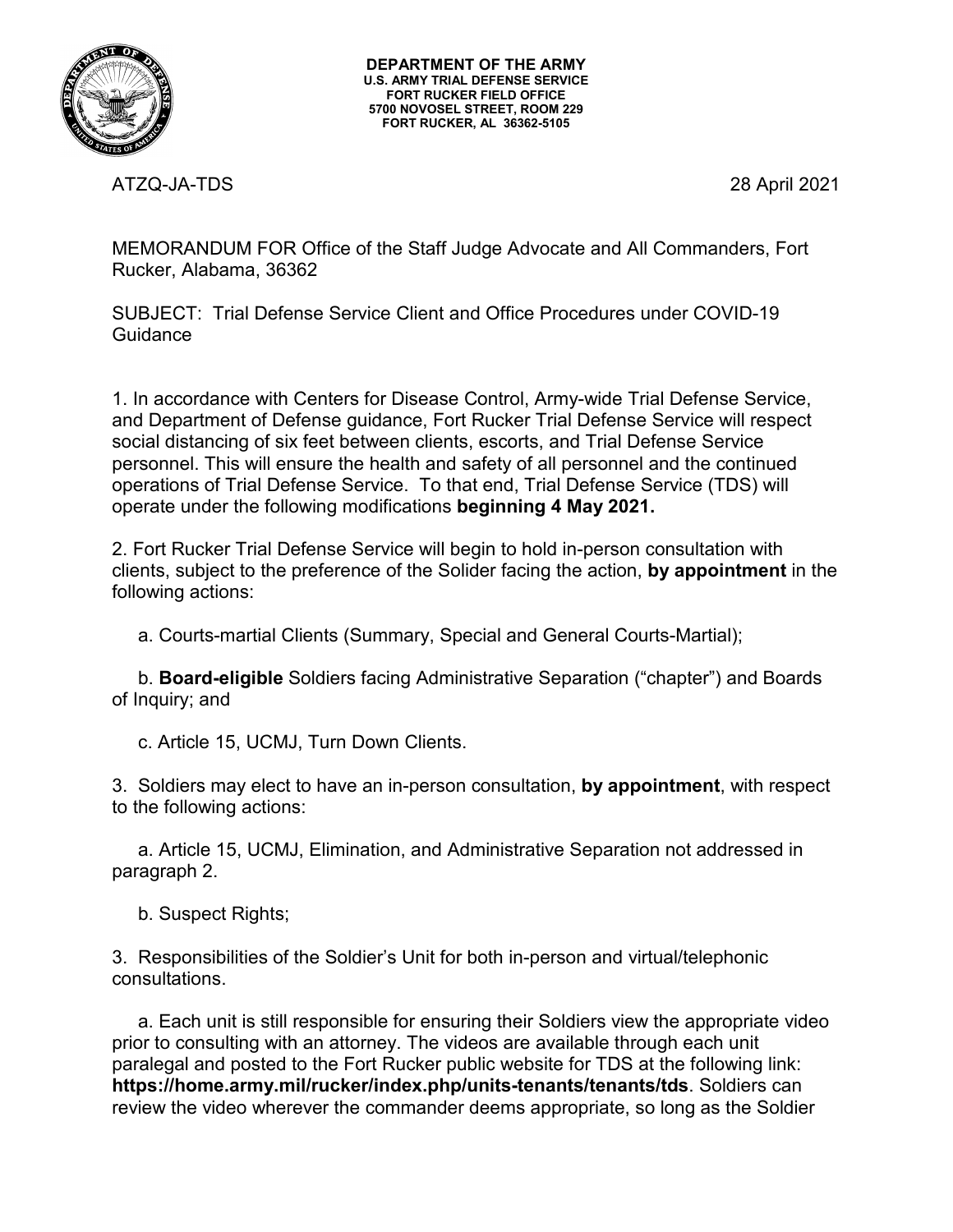ATZQ-JA-TDS

SUBJECT: Trial Defense Service Client and Office Procedures under COVID-19 **Guidance** 

can view the ENTIRE video in an area that is free from distraction. At the time the Soldier views the video, the Soldier must have a complete copy of the action file in front of him or her.

 (1) TDS will not consult with Soldiers until they have been given a copy of their file and have viewed the entire video.

 (2) Viewing the applicable video does not substitute for a Soldier's right to seek legal counsel, nor does it satisfy the right to counsel contained in AR 27-10, para 3-18c; AR 635-200, paras 1-18c(3)(a), 2- 2c(1), 2-4b, and 2-4c; and other regulatory and legal requirements.

 b. After the Soldier has viewed the video, the unit paralegal will send a copy of the Soldier's case file, including a good contact number for the Soldier, to: **usarmy.rucker.avncoe.list.alabama-trial-defense-service@mail.mil**. Contact numbers can be any number at which the Soldier may be readily reached, including the Soldier's personal electronic device, a unit duty phone, or a drill sergeant's personal electronic device.

 (1) Virtual/telephonic appointments: Regardless of the source of the phone number, the Soldier must be standing by to receive or make a call regarding his/her appointment after the packet has been sent to TDS. Files should be sent via Military Justice Online (MJO), DoD SAFE, or encrypted military email. If sent through MJO, unit paralegals must notify the **Trial Defense Services Paralegals** that they uploaded a new case to ensure there is no delay in consulting with the Soldier. The Solider **must**  have a physical copy of his/her packet with them for the virtual consultation. Soldiers do not receive the benefit of consultation with counsel without having access to the evidence against them during his/her appointment.

 (2) In-person consultations: TDS will be open to in-person consultation, **by appointment**. Once the TDS paralegals receive the client card requesting an in-person consultation and packet they will schedule the Solider for an appointment at the TDS Office. These appointment will be given in hour blocks allowing for a maximum of two (2) clients in the waiting room at a time. This is to ensure that all persons are appropriately distanced based on the size of the TDS waiting area.

 (a) In-person clients will need to have a hard copy of his/her packet when arriving at TDS. This is in addition to the electronic packet already sent to TDS when requesting an appointment (not in lieu of).

 (b) No escorts will be permitted to wait in the waiting area. This measure is imposed to ensure maximum number of clients are seen while protecting the health and safety of all persons in the TDS office. Seating for escorts is available along the shared hallway with G-1. Escorts will also be permitted to wait outdoors or in the parking area.